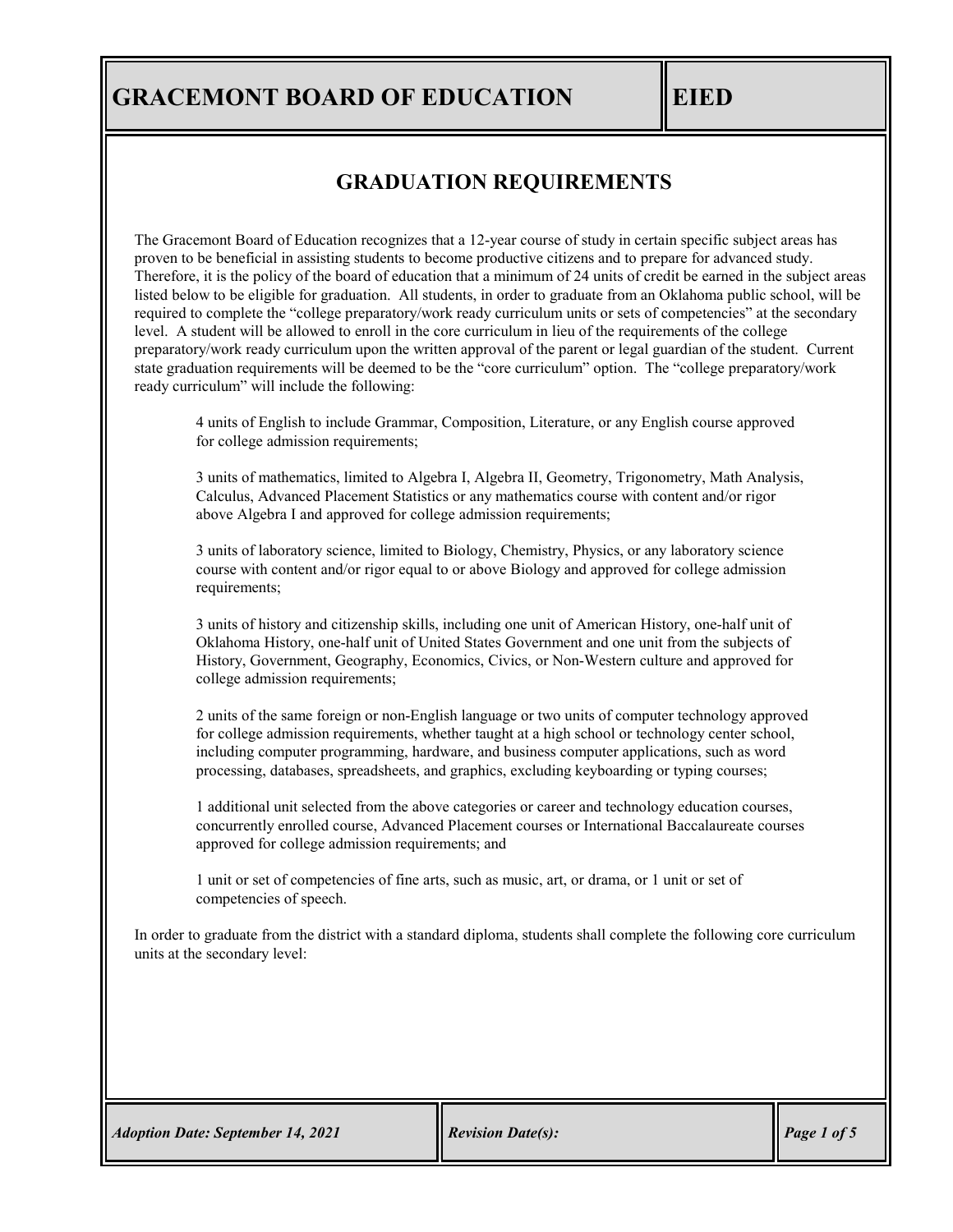## **GRADUATION REQUIREMENTS (Cont.)**

## **Science**

- 3 units or sets of competencies of laboratory science approved for college admission requirements:
	- 1 unit or set of competencies of life science, meeting the standards for Biology I:
	- 1 unit or set of competencies of physical science, meeting the standards for Physical Science, Chemistry or Physics; and
- 1 unit or set of competencies from the domains of physical science, life science or earth and space science such that content and rigor is above Biology I or Physical Science.

### **Language Arts**

- 4 units or sets of competencies
	- 1 unit of Grammar and Composition and
	- 3 units which may include American Literature English Literature

World Literature Advanced English Courses Other English courses with content and/or rigor equal to or above grammar and composition

## **Social Studies**

- 3 units or sets of competencies
	- 1 unit of United States History
	- ½ to 1 unit of United States Government
	- ½ unit of Oklahoma History
	- ½ unit to 1 unit which may include:
		- World History
		- Geography
		- Economics
	- Anthropology
	- Other social studies courses with content and/or rigor equal to or above United States History, United States Government, and Oklahoma history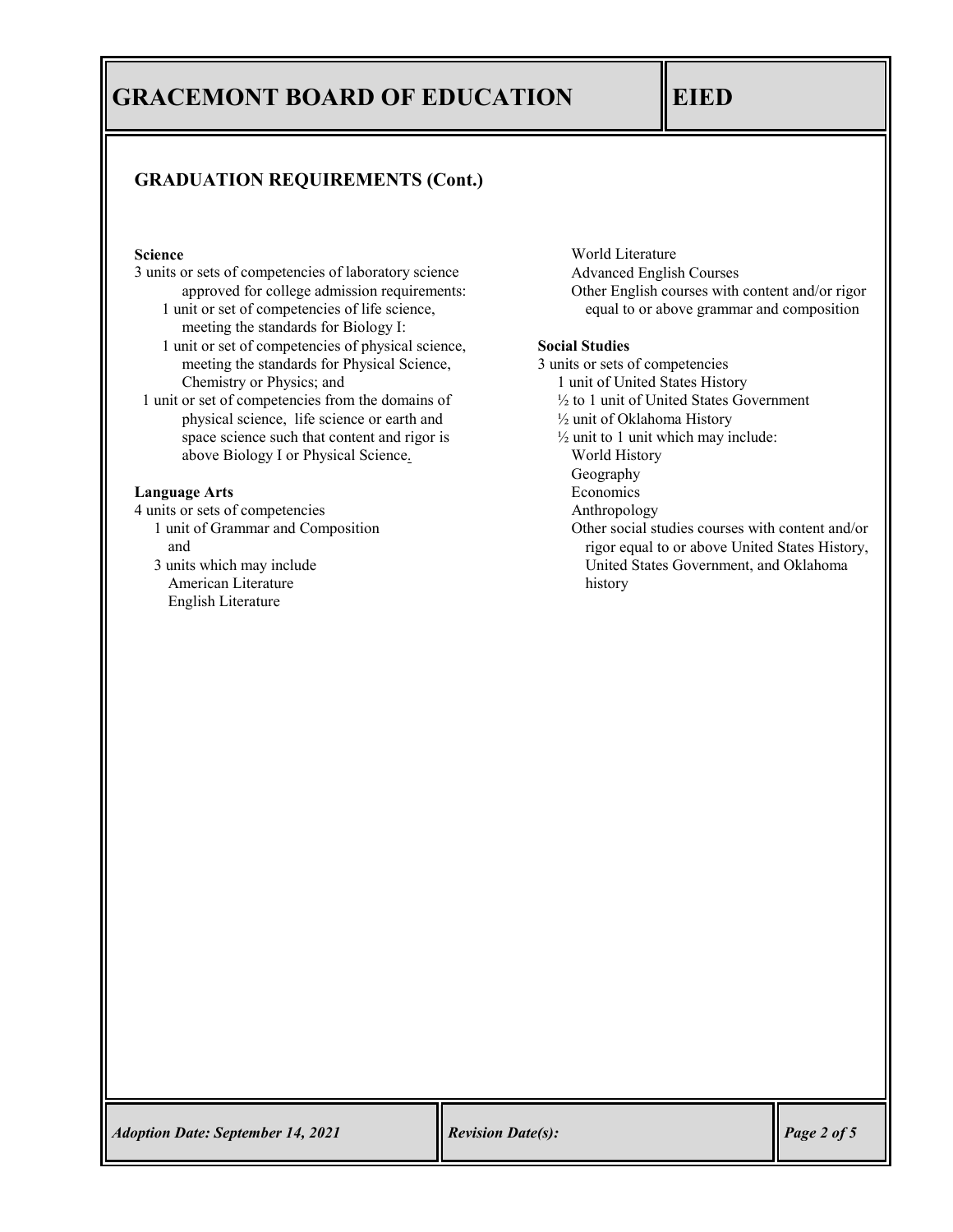## **GRADUATION REQUIREMENTS (Cont.)**

### **Mathematics**

3 units or sets of competencies 1 unit of Algebra I 1 and 2 units which may include: Algebra II Geometry<sup>1</sup> Trigonometry Math Analysis or Precalculus Statistics and/or Probability Calculus Computer Science or acceptance and successful completion of one (1) year of a full-time, three-hour career and technology program leading to an industry credential/certificate or college credit. The list of accepted industry valued credentials shall be reviewed annually and updated at least every three (3) years by the State Board of Career and Technology Education. Intermediate Algebra Mathematics of Finance Contextual mathematics courses that enhance technology preparation whether taught at a (1) comprehensive high school, or (2) technology center school when taken in the tenth, eleventh, or twelfth grade, taught by a certified teacher, and approved by the State Board of Education and the district board of education Mathematics courses taught at a technology center school by a teacher certified in the secondary subject area when taken in the tenth, eleventh, or twelfth grade upon approval of the State Board of Education and the district board of education Other mathematics courses with content and/or rigor equal to or above Algebra I A science, technology, engineering and math

(STEM) block course.

### **The Arts and Computer Education**

1 unit or set of competencies which may include, but is not limited to, courses in Visual Arts and General Music and 1 unit or set of competencies of computer technology, whether taught at a high school or a technology center school, including computer programming, hardware and business computer applications, such as word processing, databases, spreadsheets, and graphics, excluding keyboarding or typing classes

## **Electives**

8 units or sets of competencies

In addition to the curriculum requirements, students shall complete the requirements for a personal financial literacy passport as set forth in the Passport to Financial Literacy Act.

All students are strongly encouraged to complete two units or sets of competencies of foreign language classes and two units or sets of competencies of physical and health education as part of the core curriculum.

| <b>Adoption Date: September 14, 2021</b> | <b>Revision Date(s):</b> | $\vert$ Page 3 of 5 |
|------------------------------------------|--------------------------|---------------------|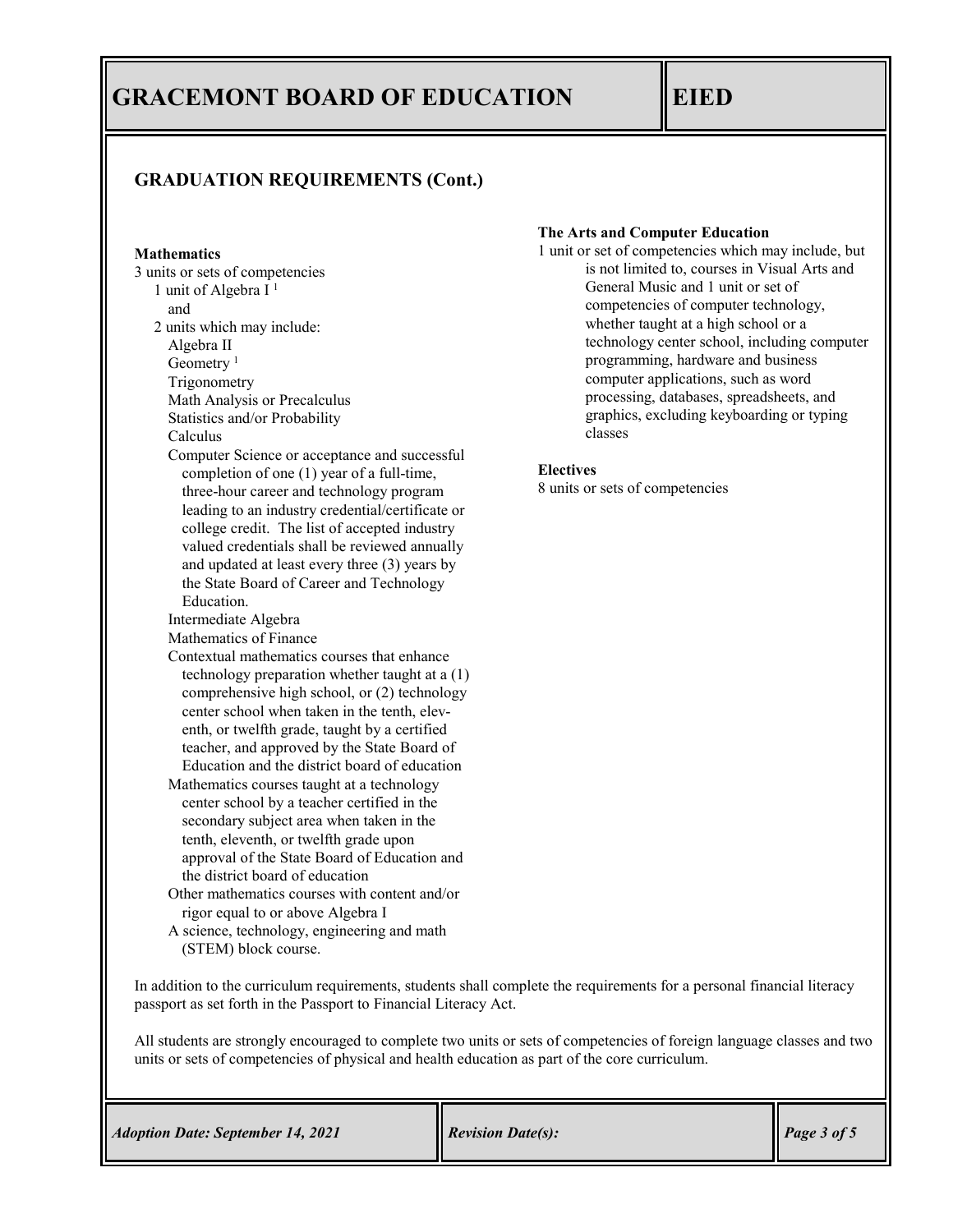## **GRADUATION REQUIREMENTS (Cont.)**

Credit may be given for the above-referenced classes when the courses are taken in the seventh or eighth grades if the teachers are certified or authorized by law to teach the subjects for high school credit and the required course rigor is maintained.

Courses offered by a supplemental education organization that is accredited by a national accrediting body and that are taught by a certified teacher and which provide for the teaching and learning of the appropriate skills and knowledge in the OAS (Oklahoma Academic Standards) may, upon approval of the State Board of Education and the school district board of education, be counted for academic credit and toward meeting state graduation requirements.

No student will be allowed to receive credit more than once for completion of the same unit or sets of competencies. All of the above-referenced classes may not be offered by the district. However, sufficient courses shall be offered to allow students to meet the graduation requirements during the secondary grade years of the student.

The remaining units need to consist of coursework designed to meet the individual needs and interests of the student. However, all students in grades nine through twelve are required to enroll in a minimum of six periods, or the equivalent in block scheduling, of rigorous academic and/or rigorous vocational courses each day, which may include arts, vocal and instrumental music, speech classes, and physical education classes.

Students who transfer into this school district from out of state after their junior year of high school shall not be denied, because of differing graduation requirements, the opportunity to be awarded a standard diploma. This applies to students who would be unable to meet the specific graduation requirements listed above without extending the date of graduation. Exception from the graduation requirements will be based on rules established by the State Department of Education. All exceptions and the reasons therefor shall be reported to the State Department of Education on or before July 1 of each year.

Early graduation from high school is not offered by this district. Students are expected to complete eight (8) semesters of high school in order to graduate and receive a diploma.

All course credit earned through examination by students in required curriculum areas shall be appropriately noted on the student's transcript and/or student record. Completion may be recorded with a letter grade or pass notation, credits earned by a student through examination in accordance with the provisions of 210:35-27-2 shall be transferrable to or from any other school district within the State of Oklahoma in which the student was enrolled, is currently enrolled, or may be enrolled. Credit for units of secondary coursework in curriculum areas required for graduation count toward meeting the requirements for the high school diploma.

Beginning with the 2015-2016 school year, all students shall be required to receive instruction in cardiopulmonary resuscitation (CPR) and the awareness of the purpose of an automated external defibrillator at least once between ninth grade and high school graduation. A school administrator may waive this requirement for an eligible student who has a disability. A student may also be excused from this requirement if a parent or guardian of the student objects in writing.

Students who start ninth grade prior to or during the 2016-2017 school year will be required to complete an assessment in order to graduate with a standard diploma. The assessment required will be one that is required or has been required by the Oklahoma School Testing Program or an alternate assessment as approved by the superintendent.